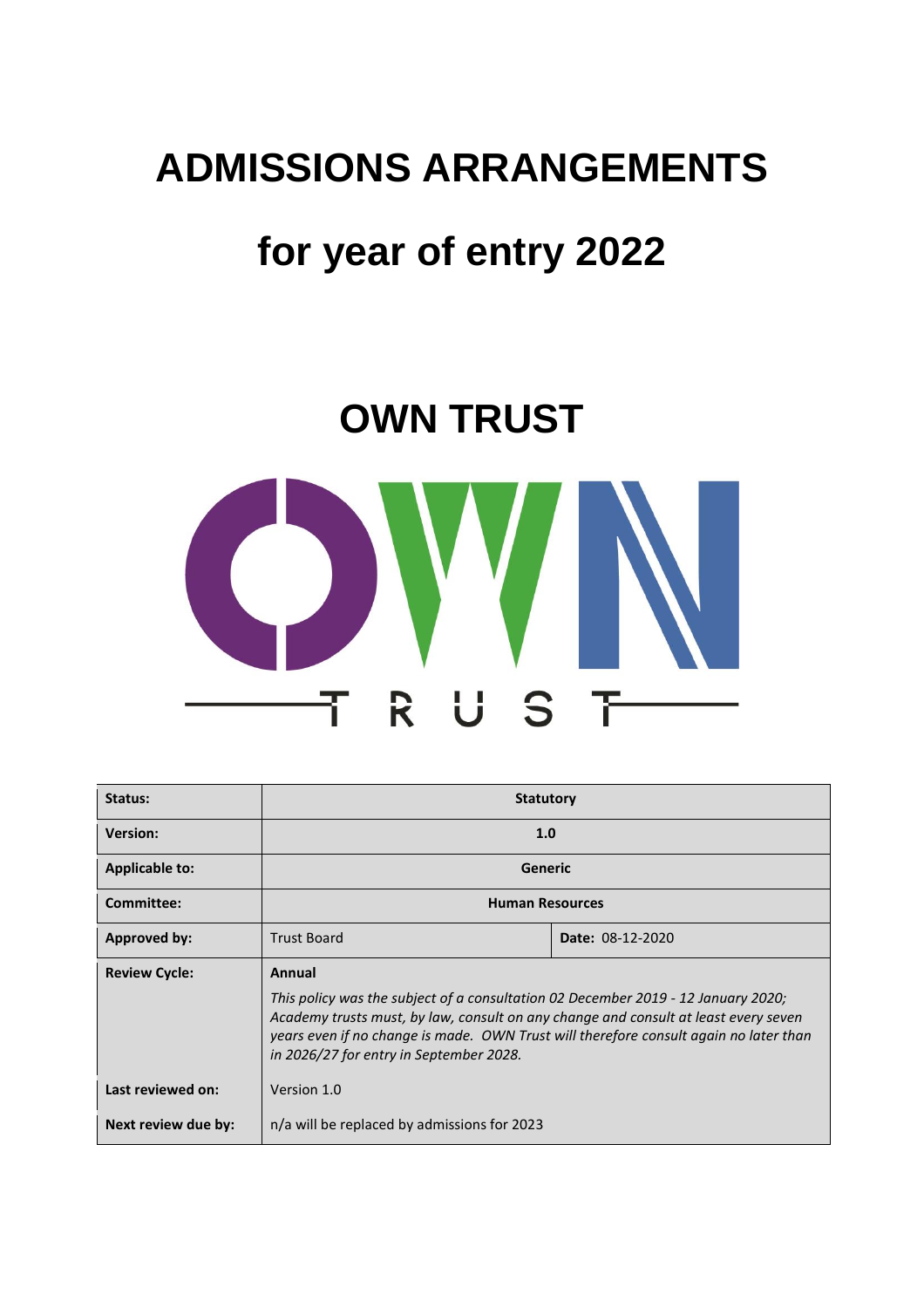# **REVISIONS**

| <b>Version</b> | Page/<br>Item No. | <b>Description of Change</b> | Approved<br>On |
|----------------|-------------------|------------------------------|----------------|
| 1.0            |                   | First approval               |                |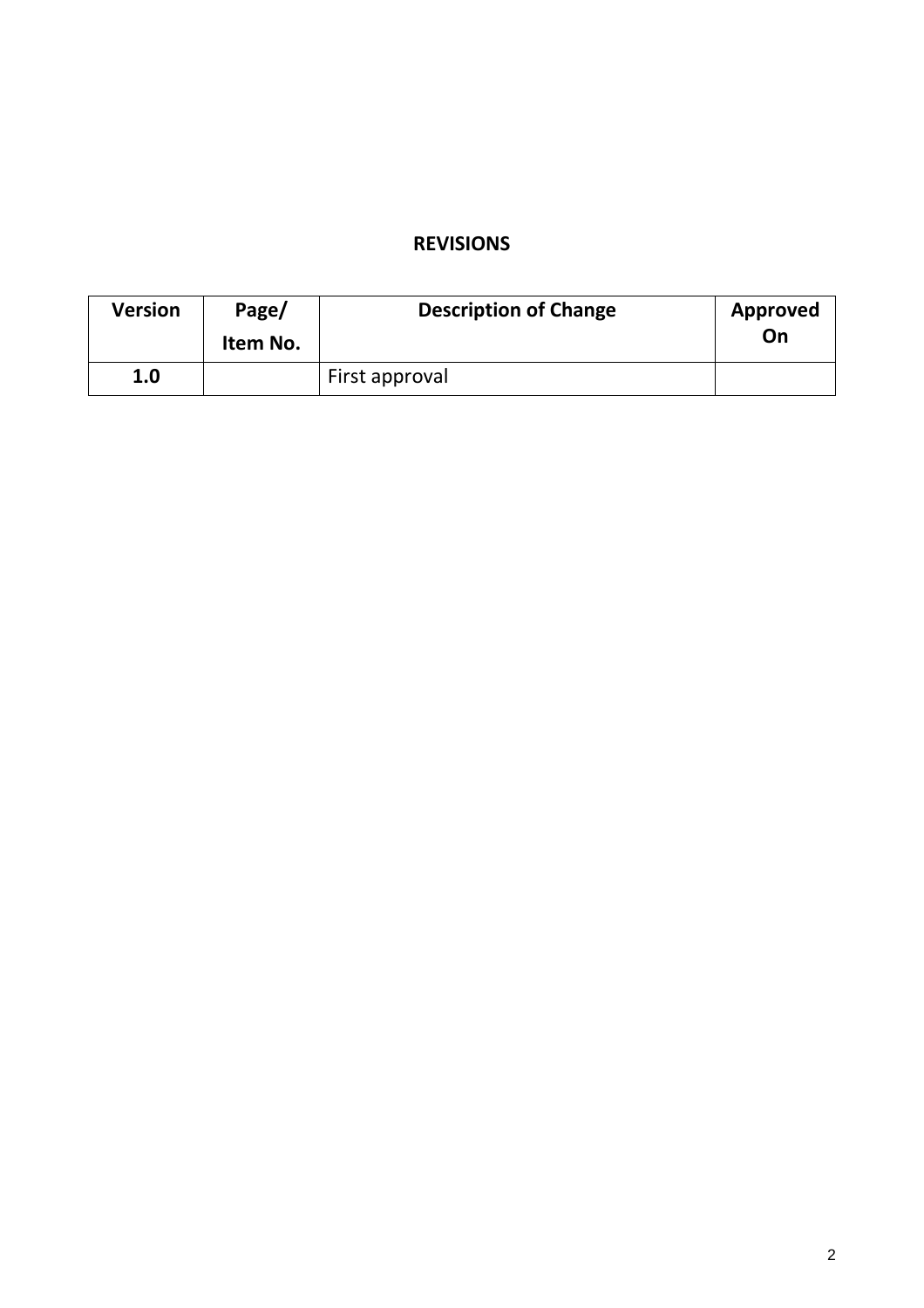#### **Contents**

# **1. Introduction**

1.1. In accordance with the Education Act 2002 and the requirements of the School Admissions Code, the Trustees of OWN Trust are required to consult, determine and notify their admission arrangements for schools for September 2022.

# **2. Determination of admission arrangements for September 2022**

- 1.2. The Board of Trustees of OWN Trust apply the regulations on admissions fairly and equally to those children who attend Orton Wistow Primary School, Woodston Primary School and Nene Valley Primary School.
- 1.3. OWN Trust is its own admission authority and is responsible for setting the criteria for admission and for their interpretation. As its own admissions authority, OWN Trust has made the decision to use Peterborough City Council Admissions Service to co-ordinate the admission arrangements for Trust schools.
- 1.4. OWN Trust adheres to Peterborough's Fair Access protocol.

**…………………………………………………………………………………………………………………………….**

# **3. OWN trust school information**

1.5. Catchment areas for each school within the Trust are available via the Peterborough City Council website: <https://www.peterborough.gov.uk/residents/schools-and-education/school-admissions/>

#### **1.6. Orton Wistow Primary School**

1.6.1.The published admission number for September 2022 for Orton Wistow Primary School is 60 children

#### **1.7. Woodston Primary School**

1.7.1.The published admission number for September 2022 for Primary School is 90 children.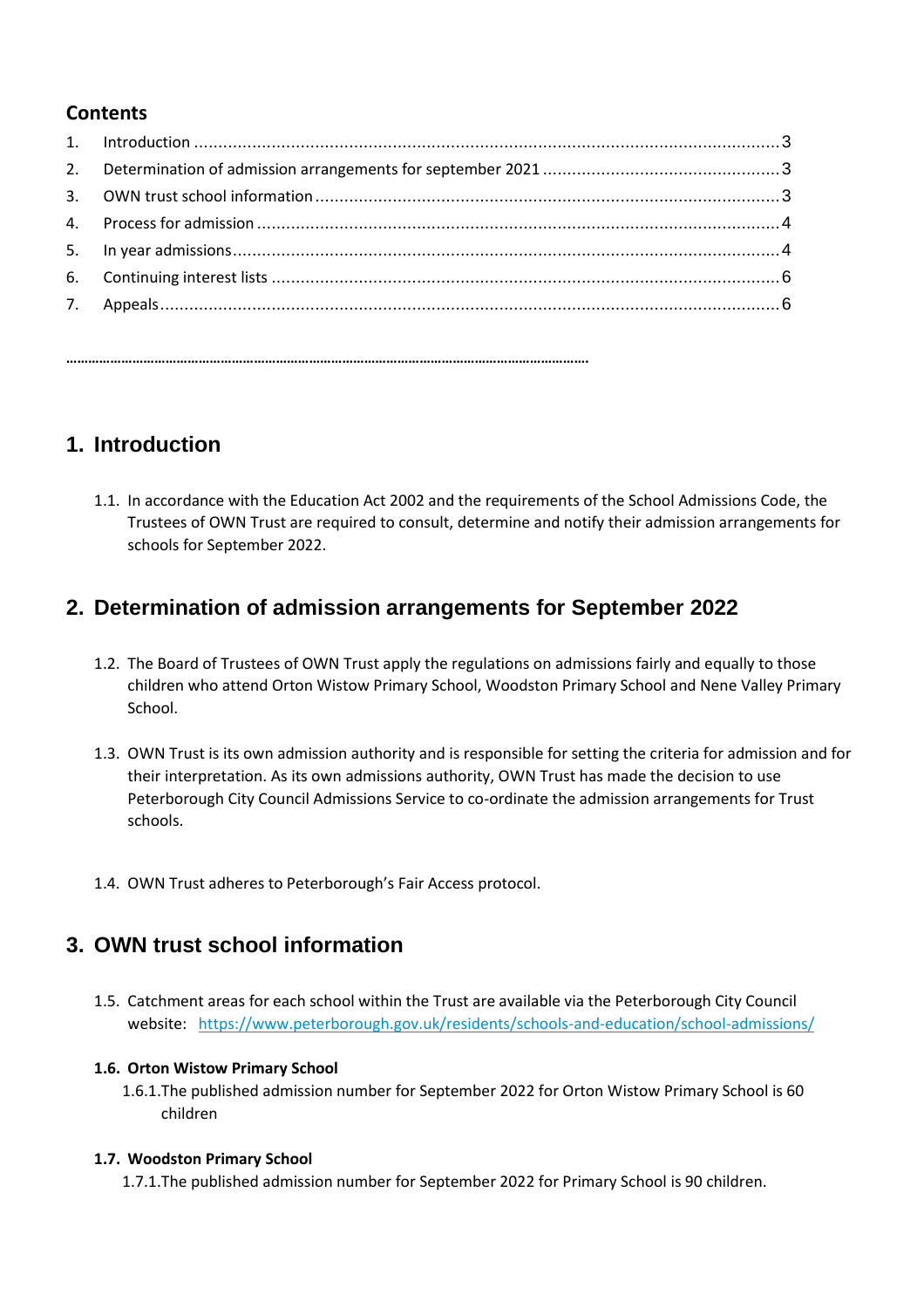#### **1.8. Nene Valley Primary School**

1.8.1.The published admission number for September 2022 for Nene Valley Primary School is 45 children.

# **4. Process for admission**

- **1.9. Admission of Children into the Early Years Foundation Stage – at the start of the academic year**
	- 1.9.1.The Department for Education (DfE) Admissions Code 2014 requires that admissions into the Foundation year group, at the beginning of the academic year, be coordinated by the Local Authority. This is in order to provide a better service to parents and carers. This co-ordination involves a common application form and a common timetable as described in the 'co-ordinated scheme'. Further information can be found on [www.peterborough.gov.uk/admissions](http://www.peterborough.gov.uk/admissions)
	- 1.9.2.The Local Authority publishes a composite booklet entitled Primary Schools Admissions Booklet, published each year. This provides parents and carers with information on the admission process, timetable and how parents can apply for a place in the school of their choice.
	- 1.9.3.Parents have a right to express a preference for the school of their choice and they should do so using the online application service, [www.peterborough.gov.uk/admissions](http://www.peterborough.gov.uk/admissions).

#### **1.10. Admission of Children out of their normal age group**

- 1.10.1. Parents may seek a place for their child outside of their normal age group, for example, if the child is gifted and talented or has experienced problems such as ill health. In addition, the parents of a summer born child may choose not to send that child to school until the September following their fifth birthday and may request that they are admitted out of their normal age group – to reception rather than year 1.
- 1.10.2. Parents requesting admission out of the normal age group will be assessed on a case-by-case basis.

### **5. In year admissions**

- 5.1. OWN Trust uses Peterborough Local Authority Admissions Service to co-ordinate the admission arrangements for Trust schools. OWN Trust schools will advise the Local Authority of all available places.
- 5.2. An application must be submitted to the Local Authority. They will respond, in writing, to advise whether an offer of a school place is available.
- 5.3. The Trust does not always have enough places available for every child whose parents have applied for a place in a particular school. In this case the school will use an order of priority for admissions to the school.
- 5.4. This will be in addition to any specific arrangements to specialist provision. The order of priority for all other children is as follows: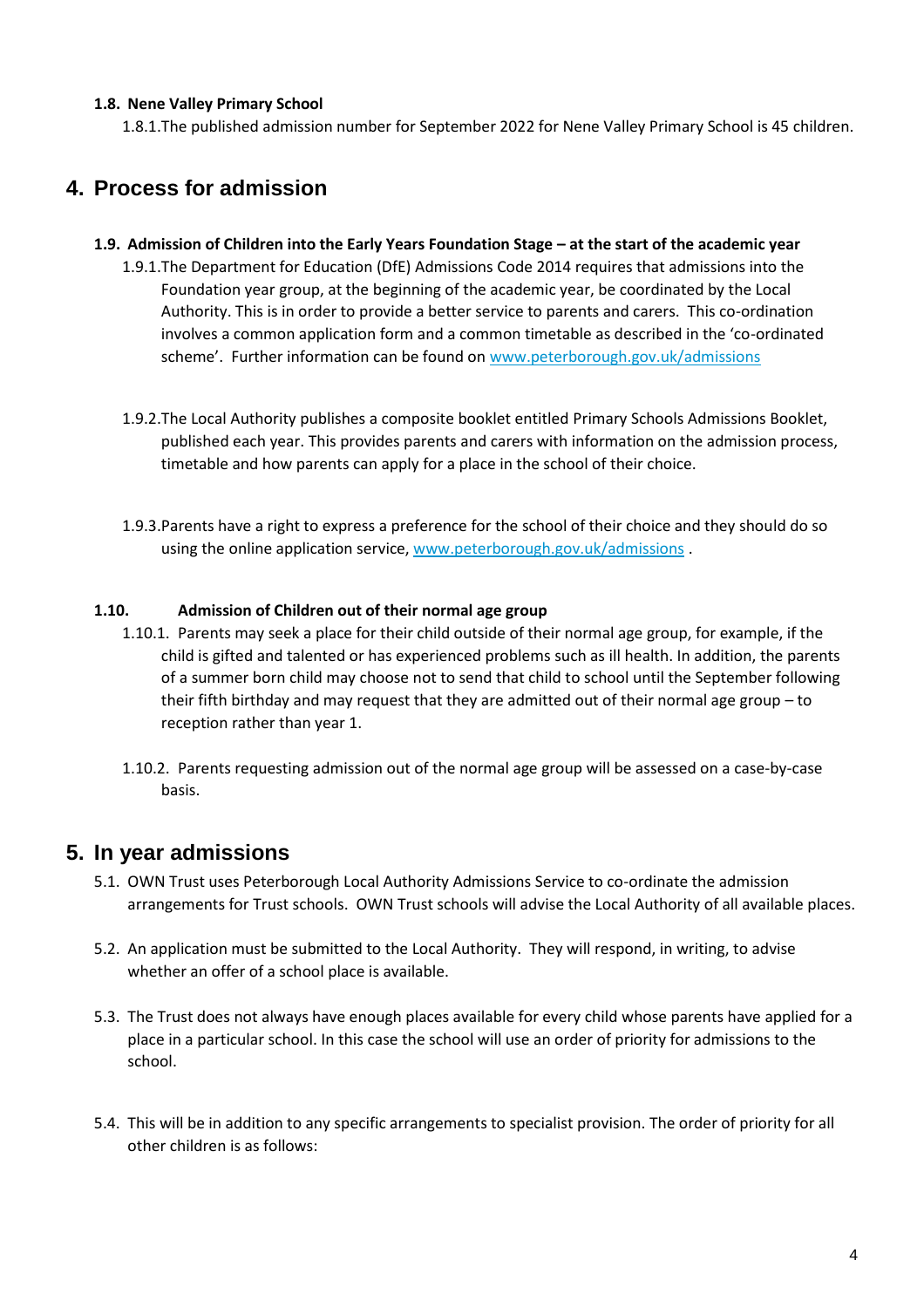- i. A 'looked after child' or a child who was previously looked after but immediately after being looked after became subject to an adoption, residence/care arrangements order or special guardianship order. A looked after child is a child who is (a) in the care of a local authority, or (b) being provided with accommodation by a local authority in the exercise of their social services functions (see the definition in Section 22(1) of the Children Act 1989).
- ii. Children who appear to have been in state care outside of England and ceased to be in state care as a result of being adopted. A child is regarded as having been in state care in a place outside of England if they were accommodated by a public authority, a religious organisation or any other provider of care whose sole purpose is to benefit society
- iii. Children who are both living in the catchment area\* served by the school and have siblings\*\* of compulsory school age still attending the school at the time of their admission.
- iv. Other children living in the catchment area\* at the time of admission.
- v. Children of members of teaching staff (working within the requested school), provided that they have been employed for a minimum of two years and/or are recruited to fill a vacant post for which there is a demonstrable skills shortage.
- vi. Children who do not live in the catchment area\* served by the school, but who have siblings\*\* of compulsory school age attending the school (or are attending an infant or junior school on the same site) at the time of their admission.
- vii. Other children whose parents have requested a place who live outside the catchment area\* of the school.

\*An alphabetical list of streets and their school catchment areas is available on the Peterborough City Council website.

\*\* Definition of siblings

The definition of a brother or sister sometimes referred to as a sibling: -

- a brother or sister sharing the same parents;
- a half-brother or half-sister where 2 children share one common parent;
- a step-brother or step sister, where two children are related by a parent's marriage adopted children
- a child who has been adopted or is fostered by parents/carers who have other children.
- A brother or sister must be living at the same address as the child when the application is made.

#### **5.5. Tie-Breaker**

5.5.1.In cases of equal merit, priority will be given to the child living nearest the school as measured by a straight line. Distance is measured in a straight line using the Local Land Property Gazetteer (LLPG) provided from the seed point located at the child's home address to the seed point for the school. The seed point is taken from the Ordnance Survey's (OS) Address-Base dataset. It is used to locate individual residential and school addresses using grid references as seed points.